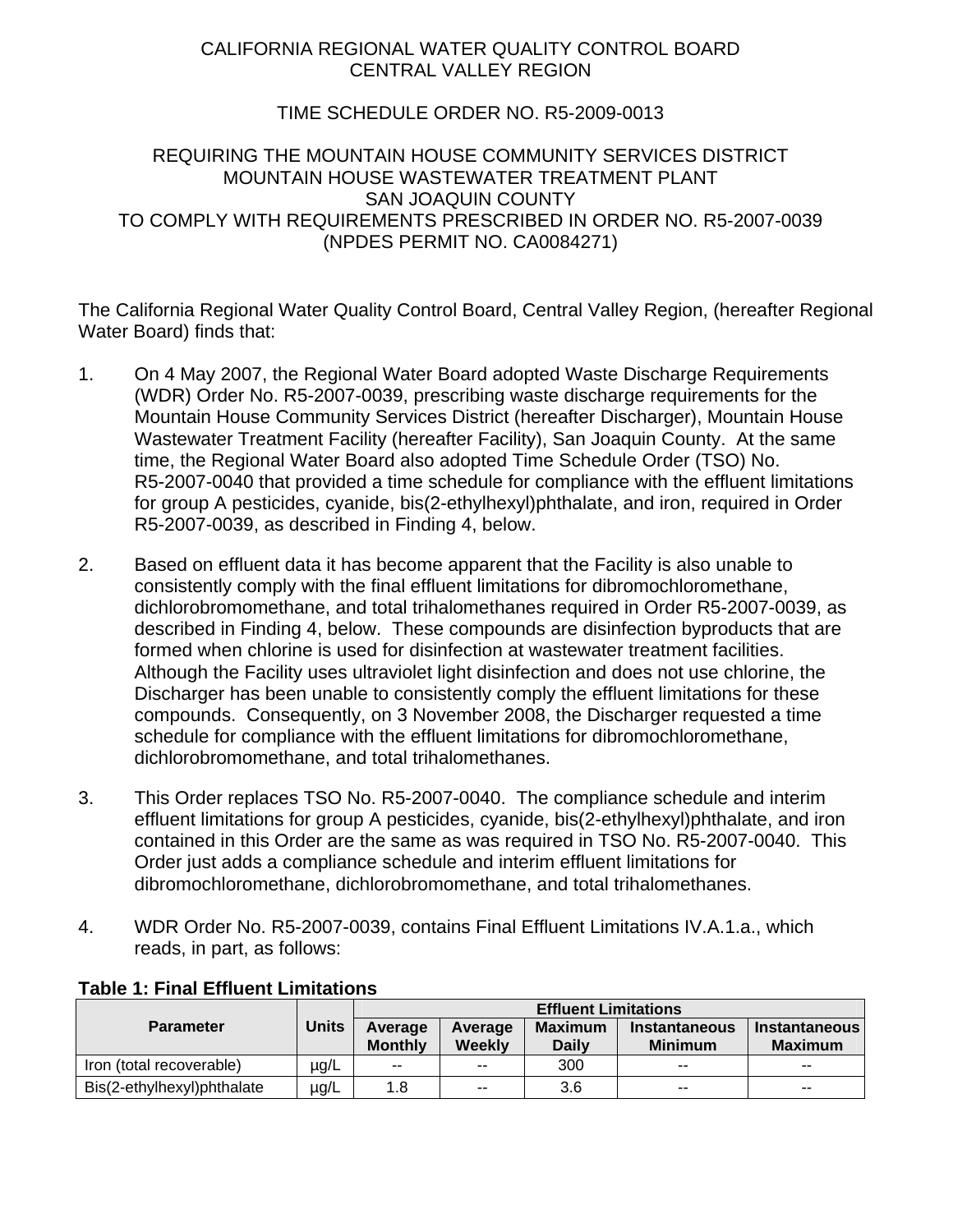#### TIME SCHEDULE ORDER NO. R5-2009-0013 2 MOUNTAIN HOUSE COMMUNITY SERVICES DISTRICT MOUNTAIN HOUSE WASTEWATER TREATMENT PLANT SAN JOAQUIN COUNTY

|                              |              | <b>Effluent Limitations</b> |                          |                                |                                        |                                 |
|------------------------------|--------------|-----------------------------|--------------------------|--------------------------------|----------------------------------------|---------------------------------|
| <b>Parameter</b>             | <b>Units</b> | Average<br><b>Monthly</b>   | Average<br><b>Weekly</b> | <b>Maximum</b><br><b>Daily</b> | <b>Instantaneous</b><br><b>Minimum</b> | Instantaneous<br><b>Maximum</b> |
| Cyanide                      | µg/L         | 4.1                         | $- -$                    | 8.9                            | $-$                                    |                                 |
| <b>Group A Pesticides</b>    | µg/L         | $- -$                       | $- -$                    | $-$                            | $- -$                                  | <b>ND</b>                       |
| Dichlorobromomethane         | µg/L         | 0.56                        | $\sim$ $\sim$            | 1.1                            | $-$                                    | $- -$                           |
| Dibromochloromethane         | µg/L         | 0.41                        | $\sim$ $\sim$            | 0.82                           | $-$                                    | $- -$                           |
| <b>Total Trihalomethanes</b> | µg/L         | 80                          | $\sim$ $\sim$            | $- -$                          | $-$                                    | --                              |

- 5. The effluent limitations specified in Order No. R5-2007-0039 for iron and group A pesticides are based on Basin Plan site-specific water quality objectives. The effluent limitations for bis(2-ethylhexyl)phthalate, cyanide, dibromochloromethane, dichlorobromomethane, are based on the California Toxics Rule. While the total trihalomethanes are based on California Department of Public Health's primary maximum contaminant level. These limitations are based on existing Basin Plan water quality objectives that were adopted prior to 25 September 1995, or based on the *Policy for Implementation of Toxics Standards for Inland Surface Waters, Enclosed Bays, and Estuaries of California* (State Implementation Policy or SIP). These effluent limitations are new limitations that were not prescribed in previous Order No. 98-192, adopted by the Regional Water Board on 11 September 1998.
- 6. California Water Code (CWC) section 13300 states: "*Whenever a regional board finds that a discharge of waste is taking place or threatening to take place that violates or will violate requirements prescribed by the regional board, or the state board, or that the waste collection, treatment, or disposal facilities of a discharger are approaching capacity, the board may require the discharger to submit for approval of the board, with such modifications as it may deem necessary, a detailed time schedule of specific actions the discharger shall take in order to correct or prevent a violation of requirements.*"
- 7. Federal regulations, 40 CFR Part 122.44 (d)(1)(i), require that NPDES permit effluent limitations must control all pollutants which are or may be discharged at a level which will cause or have the reasonable potential to cause or contribute to an in-stream excursion above any State water quality standard, including any narrative criteria for water quality. Beneficial uses, together with their corresponding water quality objectives or promulgated water quality criteria, can be defined per federal regulations as water quality standards.
- 8. In accordance with CWC section 13385(j)(3), the Regional Water Board finds that, based upon results of effluent monitoring and statistically projected effluent concentrations, the Discharger is not able to consistently comply with the new effluent limitations for bis(2-ethylhexyl)phthalate, cyanide, group A pesticides, and iron These limitations are new requirements that became applicable to the Order after the effective date of adoption of the waste discharge requirements, and after 1 July 2000, for which new or modified control measures are necessary in order to comply with the limitations,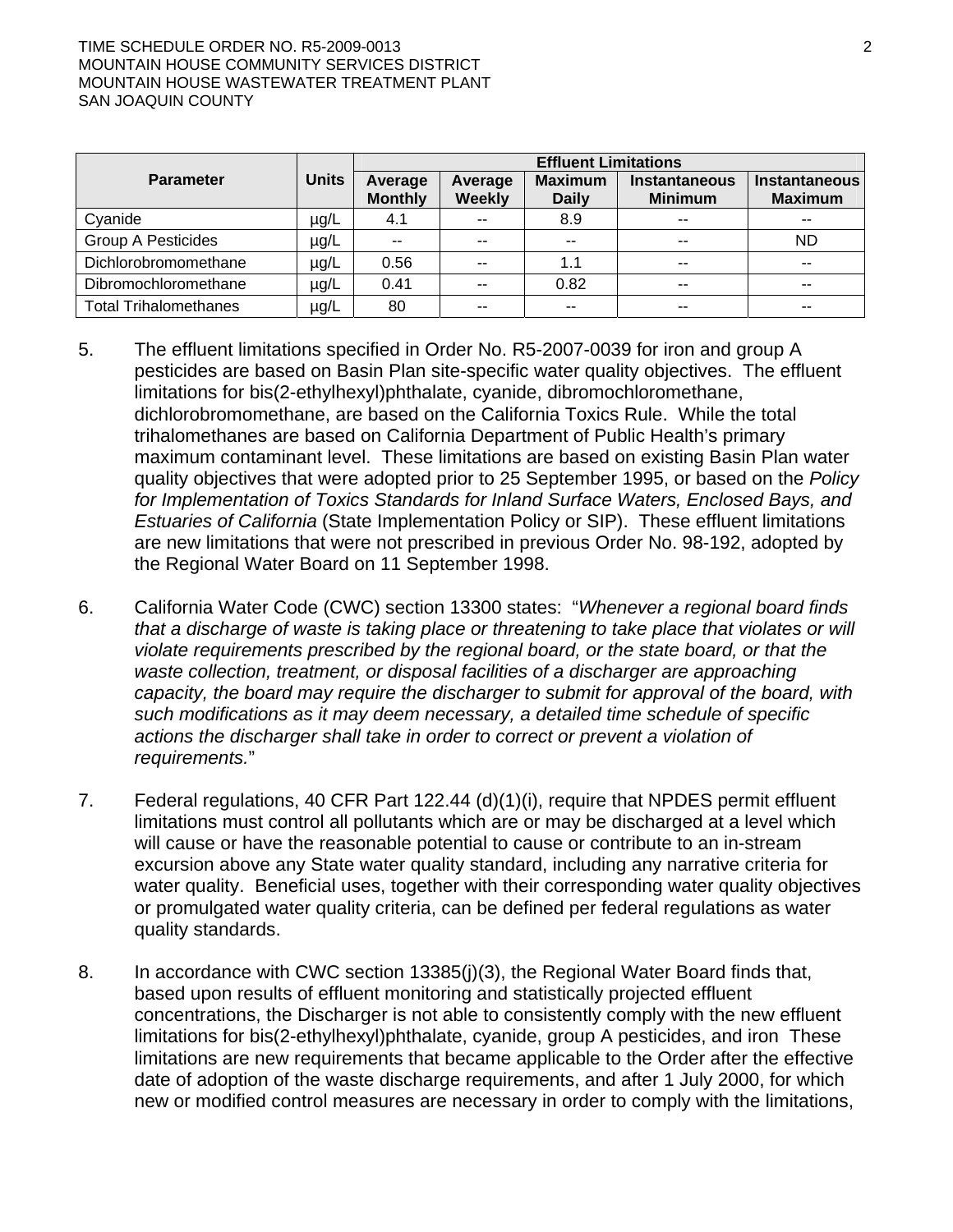and the new or modified control measures cannot be designed, installed, and put into operation within 30 calendar days.

- 9. In accordance with CWC section 13385(j)(3), the Regional Water Board finds that, based upon results of effluent monitoring, the Discharger is not able to consistently comply with the new effluent limitations for dibromochloromethane, dichlorobromomethane, and total trihalomethanes. These compounds are disinfection byproducts that are created when chlorine is used for disinfection or other purposes at wastewater treatment facilities. The Discharger does not use chlorine for disinfection or for maintenance purposes. The Facility utilizes an ultraviolet light disinfection system. Consequently, the source(s) of these compounds is not readily apparent. The District submitted a report titled, "Infeasibility Analysis and Time Schedule Justification for the Mountain House Wastewater Treatment Plant Dibromochloromethane and Dichlorobromomethane NPDES Permit Limitations", prepared by Robertson-Bryan Inc., dated November 2008. The infeasibility report provides justification for a time schedule for compliance with the final effluent limitations for these compounds. The new effluent limitations for dibromochloromethane, dichlorobromomethane, and total trihalomethanes are new requirements that became applicable after the effective date of adoption of the waste discharge requirements, and after 1 July 2000, for which new or modified control measures are necessary in order to comply with the limitations, and the new or modified control measures cannot be designed, installed, and put into operation within 30 calendar days.
- 10. Immediate compliance with these new effluent limitations for bis(2-ethylhexyl)phthalate, cyanide, dibromochloromethane, dichlorobromomethane, group A pesticides, iron and total trihalomethanes is not possible or practicable. The Clean Water Act and the California Water Code authorize time schedules for achieving compliance.
- 11. This Order provides time schedules for the Discharger to develop, submit, and implement methods of compliance including pollution prevention activities, or construct necessary treatment facilities to meet these new effluent limitations. On 31 August 2008, the Discharger submitted to the Regional Water Board the method of compliance/schedule for group A pesticides, cyanide, bis(2-ethylhexyl)phthalate, and iron. On 2 May 2008, the Discharger submitted pollution prevention plans for these compounds.
- 12. CWC section 13385(h) and (i) require the Regional Water Board to impose mandatory minimum penalties upon dischargers that violate certain effluent limitations. CWC section 13385(j) exempts certain violations from the mandatory minimum penalties. CWC section 13385(j)(3) exempts the discharge from mandatory minimum penalties "*where the waste discharge is in compliance with either a cease and desist order issued pursuant to Section 13301 or a time schedule order issued pursuant to Section 13300, if all the [specified] requirements are met.*"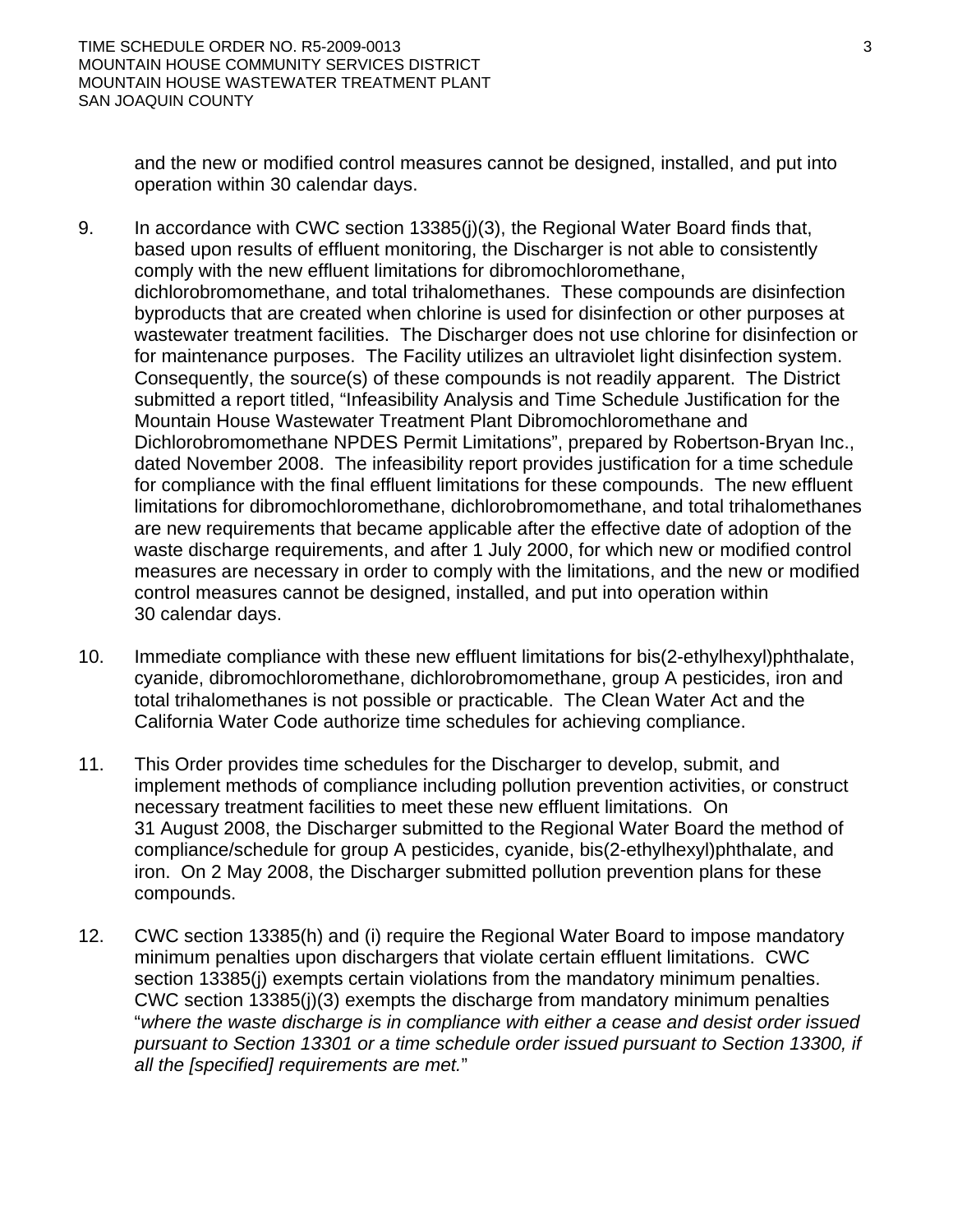- 13. Compliance with this Order exempts the Discharger from mandatory penalties for violations of effluent limitations for bis(2-ethylhexyl)phthalate, cyanide, dibromochloromethane, dichlorobromomethane, group A pesticides, iron and total trihalomethanes in accordance with CWC section 13385(j)(3). CWC section 13385(j)(3) requires the Discharger to prepare and implement a pollution prevention plan pursuant to section 13263.3 of the California Water Code. Therefore, a pollution prevention plan are necessary for bis(2-ethylhexyl)phthalate, cyanide, dibromochloromethane, dichlorobromomethane, group A pesticides, iron and total trihalomethanes effluent concentrations by source control measures.
- 14. This Order includes interim requirements and dates for their achievement. The time schedules do not exceed five years.

The compliance time schedules in this Order include interim performance-based effluent limitations for bis(2-ethylhexyl)phthalate and group A pesticide. The interim effluent limitations for these two constituents (with less than 10 sampling data points) are based on 3.11 times the maximum observed effluent concentration, as recommended by the *Technical Support Document for Water quality-Based Toxics Control* (EPA/505/2-90- 001). In developing the interim limitations, where there are ten sampling data points or more, sampling and laboratory variability is accounted for by establishing interim limits that are based on normally distributed data where 99.9% of the data points will lie within 3.3 standard deviations of the mean (*Basic Statistical Methods for Engineers and Scientists, Kennedy and Neville, Harper and Row*). Therefore, the interim limitations in this Order for cyanide, dibromochloromethane, dichlorobromomethane, iron and total trihalomethanes are established as the mean plus 3.3 standard deviations of the available data. Where actual sampling shows an exceedance of the proposed 3.3 standard deviation interim limit, the maximum detected concentration has been established as the interim limitation. For the group A pesticides, only aldrin and heptachlor were detected in the discharge. Therefore, it is only feasible to calculate interim effluent limitations for these group A pesticides.

- 15. The Regional Water Board finds that the Discharger can undertake source control and treatment plant measures to maintain compliance with the interim limitations included in this Order. Interim limitations are established when compliance with the final effluent limitations cannot be achieved by the existing discharge. Discharge of constituents in concentrations in excess of the final effluent limitations, but in compliance with the interim effluent limitations, can significantly degrade water quality and adversely affect the beneficial uses of the receiving stream on a long-term basis. The interim limitations, however, establish an enforceable ceiling concentration until compliance with the effluent limitation can be achieved.
- 16. On 5 February 2009, in Rancho Cordova, California, after due notice to the Discharger and all other affected persons, the Board conducted a public hearing at which evidence was received to consider a Time Schedule Order under CWC section 13300 to establish a time schedule to achieve compliance with waste discharge requirements.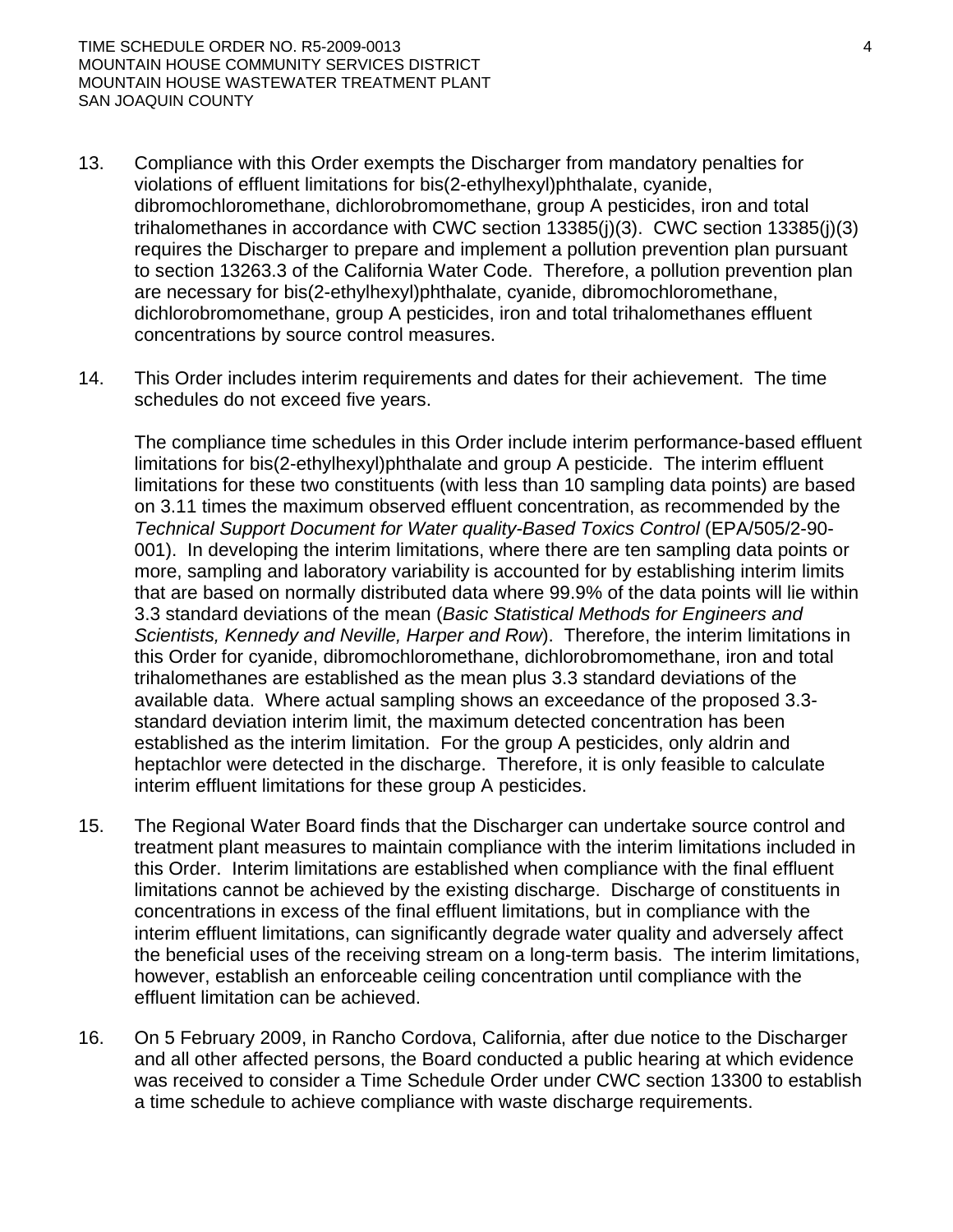- 17. Issuance of this Order is exempt from the provisions of the California Environmental Quality Act (Public Resources Code section 21000, et seq.), in accordance with CWC section 13389 and section 15321 (a)(2), Title 14, of the California Code of Regulations.
- 18. Any person adversely affected by this action of the Board may petition the State Water Resources Control Board to review this action. The petition must be received by the State Water Resources Control Board, Office of the Chief Counsel, P.O. Box 100, Sacramento, CA 95812-0100, within 30 days of the date on which this action was taken. Copies of the law and regulations applicable to filing petitions will be provided on request.

# **IT IS HEREBY ORDERED THAT:**

- 1. Time Schedule Order No. R5-2007-0040 is rescinded upon the effective date of this Order except for enforcement purposes.
- 2. The Discharger shall comply with the following time schedule to ensure compliance with the group A pesticides, cyanide, bis(2-ethylhexyl)phthalate, and iron effluent limitations contained in WDR Order No. R5-2007-0039 as described in the above Findings:

| <b>Task</b>                                                                                                                                                      | Date Due         |
|------------------------------------------------------------------------------------------------------------------------------------------------------------------|------------------|
| Submit Method of Compliance Workplan/schedule                                                                                                                    | <b>Completed</b> |
| Submit Pollution Prevention plan (PPP) <sup>1</sup> pursuant to CWC section<br>13263.3 for group A pesticides, cyanide, bis(2-ethylhexyl) phthalate,<br>and iron | <b>Completed</b> |
| Annual Progress Reports <sup>2</sup>                                                                                                                             | 31 January       |
| Full compliance with bis(2-ethylhexyl)phthalate, cyanide, group A<br>pesticides, and iron effluent limitations                                                   | 30 April 2012    |

<sup>1</sup> The PPP shall meet the requirements specified in CWC section 13263.3

2 The progress reports shall detail what steps have been implemented towards achieving compliance with waste discharge requirements, including studies, construction progress, evaluation of measures implemented, and recommendations for additional measures as necessary to achieve full compliance by the final date.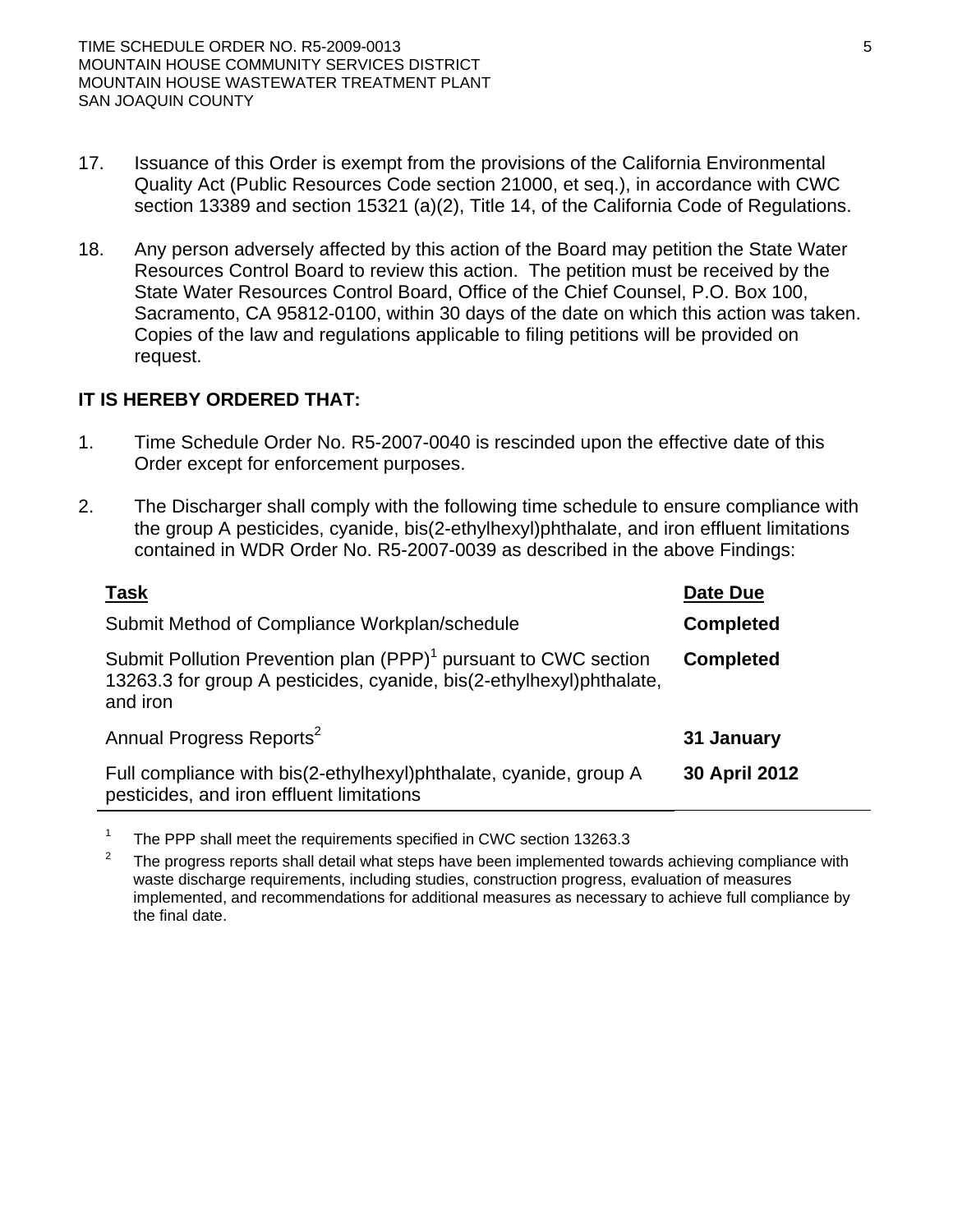3. The Discharger shall comply with the following time schedule to ensure compliance with the dibromochloromethane, dichlorobromomethane, and total trihalomethanes effluent limitations contained in WDR Order No. R5-2007-0039 as described in the above Findings:

| Task                                                                                                 | Due date                       |
|------------------------------------------------------------------------------------------------------|--------------------------------|
| Submit Method of Compliance Workplan/schedule                                                        | Within 3 months of<br>adoption |
| Submit and Implement Pollution Prevention plan (PPP) <sup>1</sup><br>pursuant to CWC section 13263.3 | Within 4 months of<br>adoption |
| Annual Progress Reports <sup>2</sup>                                                                 | 31 January                     |
| <b>Full Compliance</b>                                                                               | <b>30 August 2012</b>          |

1 The PPP shall meet the requirements specified in CWC section 13263.3

2 The progress reports shall detail what steps have been implemented towards achieving compliance with waste discharge requirements, including studies, construction progress, evaluation of measures implemented, and recommendations for additional measures as necessary to achieve full compliance by the final date.

2. The interim effluent limitations for bis(2-ethylhexyl)phthalate, cyanide, group A pesticides, and iron shall be effective until 30 April 2012, or when the Discharger is able to come into compliance, whichever is sooner. The interim effluent limitations for dibromochloromethane, dichlorobromomethane, and total trihalomethanes shall be effective until 30 August 2012, or when the Discharger is able to come into compliance, whichever is sooner.

| <b>Constituent</b>           | <b>Units</b> | <b>Maximum Daily Effluent Limitation</b> |
|------------------------------|--------------|------------------------------------------|
| Cyanide                      | $\mu$ g/L    | 17                                       |
| Iron (Total Recoverable)     | $\mu$ g/L    | 918                                      |
| bis(2-ethylhexyl)phthalate   | $\mu$ g/L    | 23                                       |
| Dibromochloromethane         | $\mu$ g/L    | 71                                       |
| Dichlorobromomethane         | $\mu$ g/L    | 118                                      |
| <b>Total Trihalomethanes</b> | $\mu$ g/L    | 335                                      |
| Aldrin                       | $\mu$ g/L    | 0.016                                    |
| Heptachlor                   | $\mu$ g/L    | 0.072                                    |

3. For the compliance schedules required by this Order, the Discharger shall submit to the Regional Water Board on or before each compliance report due date, the specified document or, if appropriate, a written report detailing compliance or noncompliance with